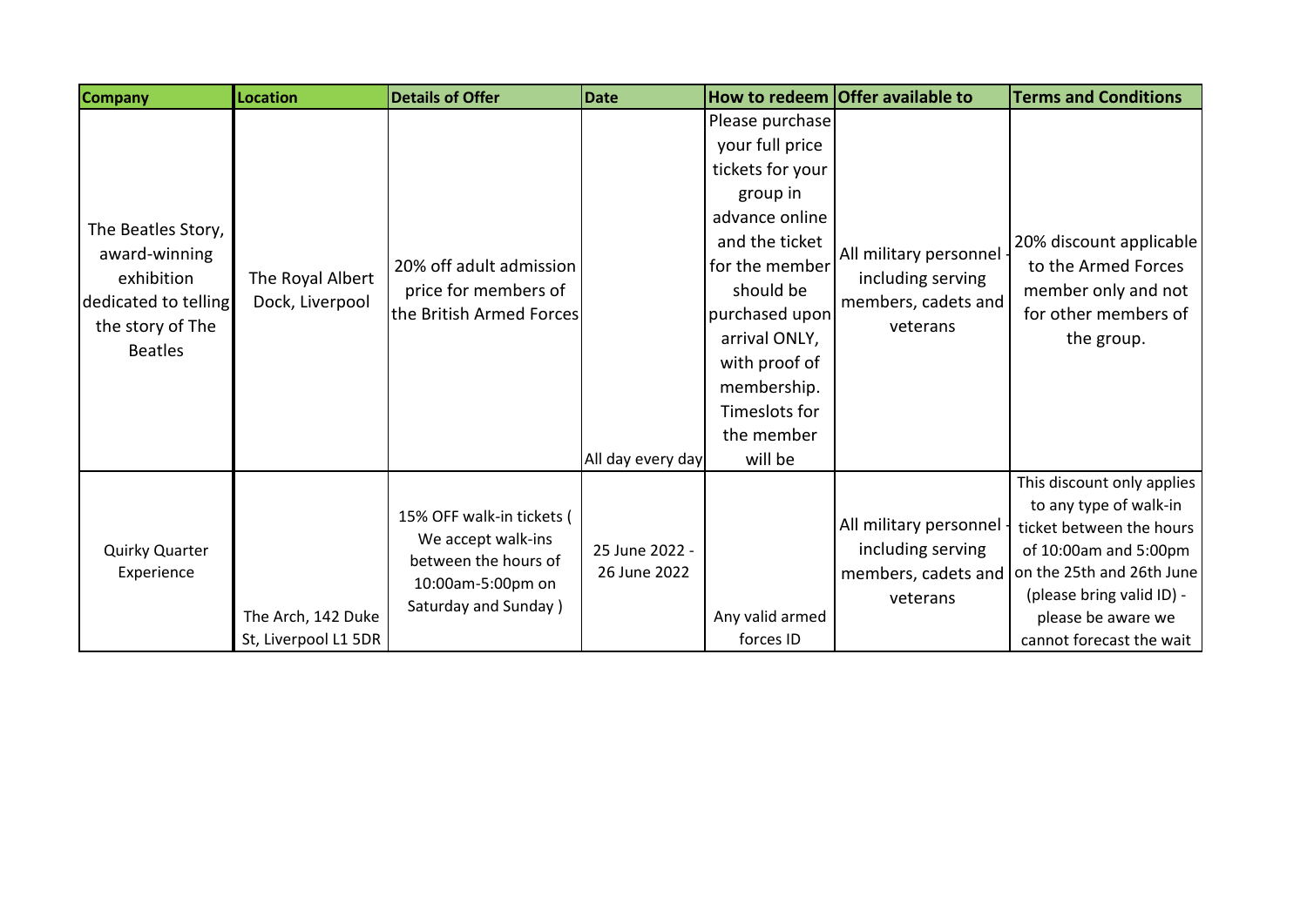|                           |                   | £79 per couple Summer       |                 |                         |                          |                           |
|---------------------------|-------------------|-----------------------------|-----------------|-------------------------|--------------------------|---------------------------|
|                           |                   | Offer - Breakfast and       |                 | Pre-Payment in          |                          |                           |
|                           |                   | Bubbles. 1 night mid-       |                 | full at the time        | All military personnel - |                           |
| Seel Street By Epic       |                   | week stay Sun - Thur        |                 | of booking, ID          | including serving        |                           |
| - Summer Deal             |                   | (Subject to availability),  |                 | to prove they           | members, cadets and      |                           |
|                           |                   | Breakfast in Masons and     | $21$ June $-22$ | work for the            | veterans                 |                           |
|                           | Seel Street Hotel | bottle of Prosecco on       | September       | services.               |                          | All accommodation is      |
|                           | by Epic           | arrival in your room        | 2022            |                         |                          | subject to availability   |
|                           |                   |                             |                 | Offer available         |                          |                           |
| John Lewis                |                   |                             |                 | to those                | All military personnel - |                           |
| Liverpool One,            | 70 South John     | A free hot drink with the   | Saturday 25     | dressed in              | including serving        | one hot drink only per    |
| Place to Eat              | Street Liverpool  | purchase of any cake        | June            | military                | members, cadets and      | cake purchase, subject    |
| restaurant Floor 3        | One, L1 8BJ       |                             |                 | uniform,                | veterans                 | to availability           |
|                           |                   |                             |                 | wearing medals          |                          |                           |
|                           |                   |                             |                 |                         | All military personnel   |                           |
|                           |                   |                             | Saturday 25     |                         | including serving        |                           |
| <b>Western Approaches</b> |                   | Free entry                  | June            | Show military ID        | members, cadets and      |                           |
|                           |                   |                             |                 |                         | Available to all WW2     |                           |
| <b>Western Approaches</b> |                   | Free entry                  | Year round      | WW2 veterans            | veterans                 |                           |
|                           |                   | Receive 30% off best        |                 |                         |                          | Call 0151 559 0111 to     |
|                           |                   | flexible rates subject to   |                 |                         |                          | book your                 |
|                           |                   | availability when making a  | Year round      |                         | All armed forces staff   | accommodation and table   |
| Hotel Indigo and          |                   | booking at Hotel Indigo     | until 31 Dec    | Show Defence            | with a Blue Light card   | in the restaurant. Please |
| Marco Pierre White        |                   | Liverpool. Enjoy 25%        | 2025            | <b>Discoint Service</b> | membership               | Show your Defence         |
| <b>Steak House</b>        | 10 Chapel Street, | discount off your food bill |                 | card or Blue light      |                          | Discount Card upon        |
| Liverpool                 | Liverpool         | when you choose to dine     |                 | card.                   |                          | arrival.                  |
|                           |                   |                             |                 | Discount code           |                          |                           |
|                           |                   |                             |                 | available via Blue      | All armed forces staff   |                           |
| Liverpool Football        |                   |                             |                 | Light card              | with a Blue Light card   |                           |
| Club Retail outlets       |                   | 10% Discount                | Year round      | website and app.        | membership               |                           |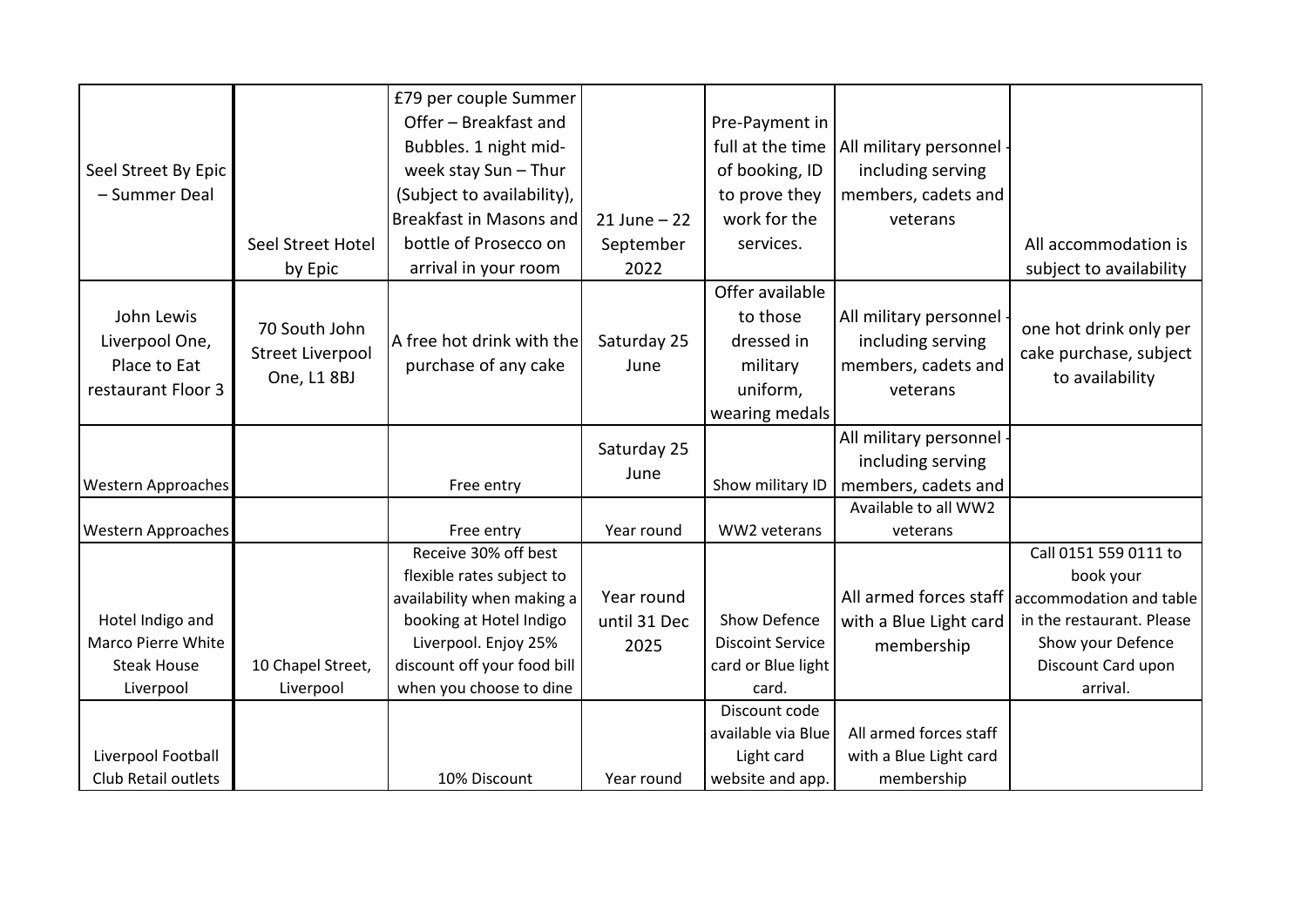|                          |                          |                              |                   | This is valid on an   |                          |                              |
|--------------------------|--------------------------|------------------------------|-------------------|-----------------------|--------------------------|------------------------------|
|                          |                          |                              |                   | Adult Ticket Only     |                          |                              |
|                          |                          |                              |                   | and is applicable     |                          |                              |
|                          |                          |                              |                   | for those with a      | All armed forces staff   |                              |
|                          | Liverpool Football       | Discounted tours with        |                   | valid MOD90           | with a Blue Light card   |                              |
| <b>LFC Stadium Tours</b> | Club                     | code ARMEDFORCES20           | Year round        | card, the Defence     | membership               |                              |
|                          |                          |                              |                   |                       |                          |                              |
|                          |                          |                              |                   |                       |                          |                              |
|                          |                          |                              |                   |                       | All armed forces staff   |                              |
|                          | Arriva buses in          | Free bus travel for military | Saturday 25       |                       | with a Blue Light card   |                              |
| Arriva North West        | Liverpool City Region    | staff                        | June              | Show military ID      | membership               |                              |
|                          |                          |                              |                   |                       |                          | <b>DISCOUNT ON FOOD</b>      |
|                          |                          |                              | Available all day | Valid                 |                          | ONLY UP TO 6 MAIN            |
|                          | Liverpool One, 43        |                              | 25 June on eat    | Government ID         |                          | BURGERS. CAN'T BE USED       |
| <b>Byron Burgers</b>     | Paradise Street,         | 20% off food                 | in meals          | to be shown           | Serving military         | IN CONJUNCTION WITH          |
|                          |                          |                              |                   |                       |                          |                              |
|                          |                          |                              |                   |                       | All military personnel - |                              |
|                          |                          |                              |                   | <b>ID OR PROOF OF</b> | including serving        |                              |
|                          | Liverpool One, 6-8       |                              | Saturday 25       | <b>ARMED FORCES</b>   | members, cadets and      |                              |
| <b>BIERKELLER</b>        | <b>Thomas Steers Way</b> | 25% off total bill           | June              |                       | veterans                 | N/A                          |
|                          |                          |                              |                   |                       |                          |                              |
|                          |                          |                              |                   |                       | All military personnel - |                              |
|                          | Liverpool One,           |                              |                   | ANY MILITARY ID       | including serving        |                              |
|                          | Galleria Near To         |                              | Saturday 25       |                       | members, cadets and      |                              |
| <b>BARBURRITO</b>        | Odeon                    | 20% off total bill           | June              |                       | veterans                 | N/A                          |
|                          |                          |                              |                   |                       | All military personnel - |                              |
|                          | Liverpool One, 3         |                              |                   | Armed Forces ID       | including serving        | Only available on full price |
| <b>MOLTON BROWN</b>      | <b>Keys Court</b>        | 10% defence discount         | Year round        |                       | members, cadets and      | items                        |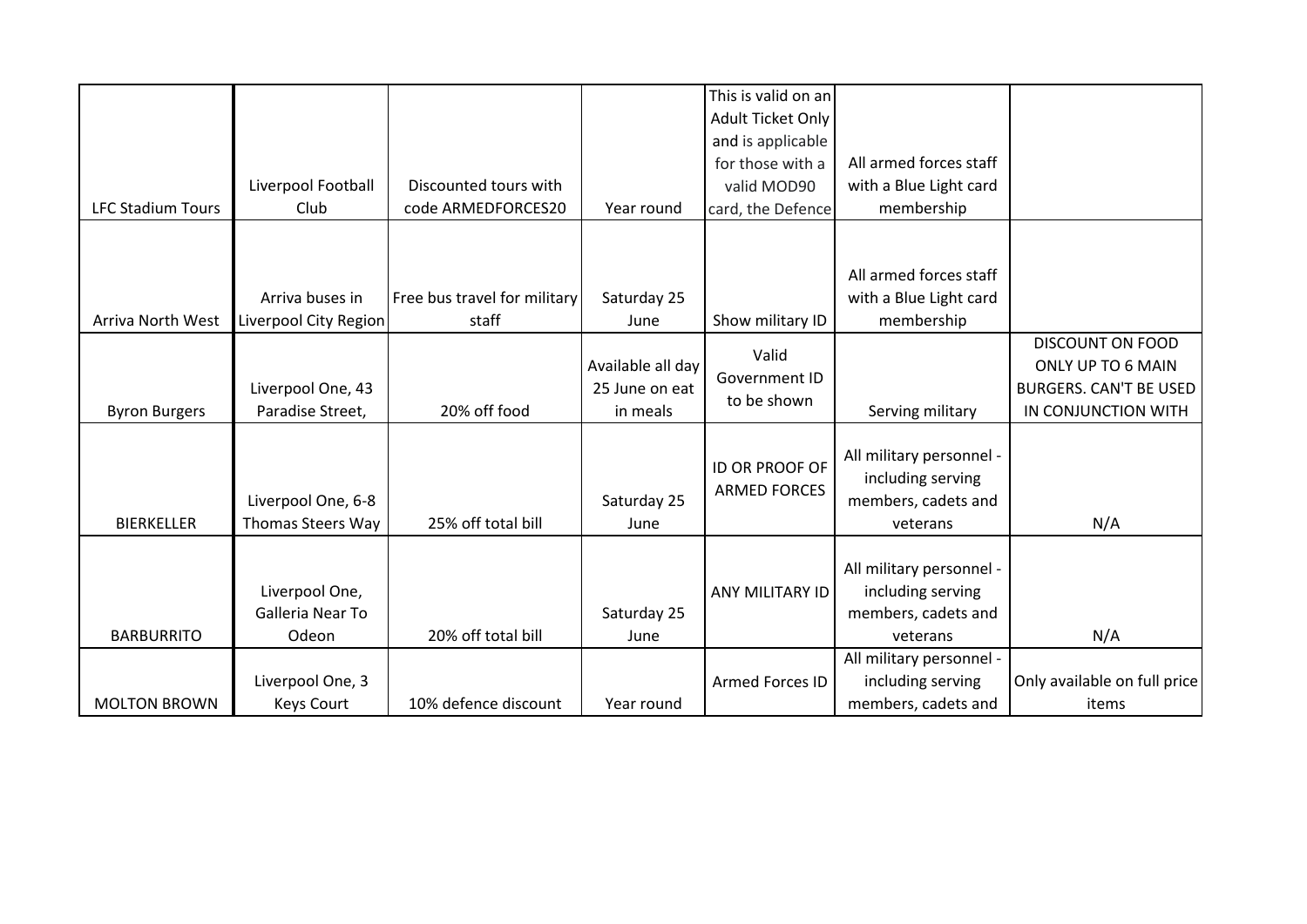| <b>NEW LOOK</b>    | Liverpool One,<br>Upper South John<br>Street        | 20% off for military                                     | Year round                 | Military ID                      | All military personnel -<br>including serving<br>members, cadets and<br>veterans               | Full price items only, not<br>available on third party<br>brands                                                    |
|--------------------|-----------------------------------------------------|----------------------------------------------------------|----------------------------|----------------------------------|------------------------------------------------------------------------------------------------|---------------------------------------------------------------------------------------------------------------------|
| <b>ANN SUMMERS</b> | Liverpool One,<br>Upper South John<br>Street        | 20% off everything                                       | Year round                 | Military ID                      | All military personnel -<br>including serving<br>members, cadets and<br>veterans               | excludes multibuys                                                                                                  |
| PENHALIGONS        | Liverpool One, Keys<br>Court                        | 15% OFF PLUS<br><b>COMPLIMENTARY</b><br><b>ENGRAVING</b> | 24TH 25TH AND<br>26TH JUNE | OFFER VALID ON Armed Forces ID   | All military personnel -<br>including serving<br>members, cadets and<br>veterans with valid ID | <b>OFFER EXCLUDES</b><br><b>CURRENT OFFERS,</b><br><b>LIMITED EDITIONS AND</b><br>ATOMISERS.<br>PENHALIGONS RESERVE |
| <b>BRAVISSIMO</b>  | Liverpool One,<br><b>School Lane</b>                | 10% OFF ALL FULL PRICE<br><b>ITEMS</b>                   | Year round                 | Blue Light card /<br>Military ID | All military personnel -<br>including serving<br>members, cadets and<br>veterans with valid ID | Full price items only                                                                                               |
| THE PERFUME SHOP   | Liverpool One,<br>Upper South John<br><b>Street</b> | <b>15% OFF</b>                                           | Year round                 | Blue Light card /<br>Military ID | <b>OPEN TO PERSONAL</b><br>WITH THOSE FORMS OF<br>ID                                           | FULL PRICE ITEMS ONLY                                                                                               |
| WAGAMAMA           | Liverpool One, The<br>Terrace                       | FREE GYOZA WITH<br>PURCHASE OF MAIN DISH                 | Saturday 25<br>June        | Military ID                      | All military personnel -<br>including serving<br>members, cadets and<br>veterans with valid ID | Main dish must be<br>purchased                                                                                      |